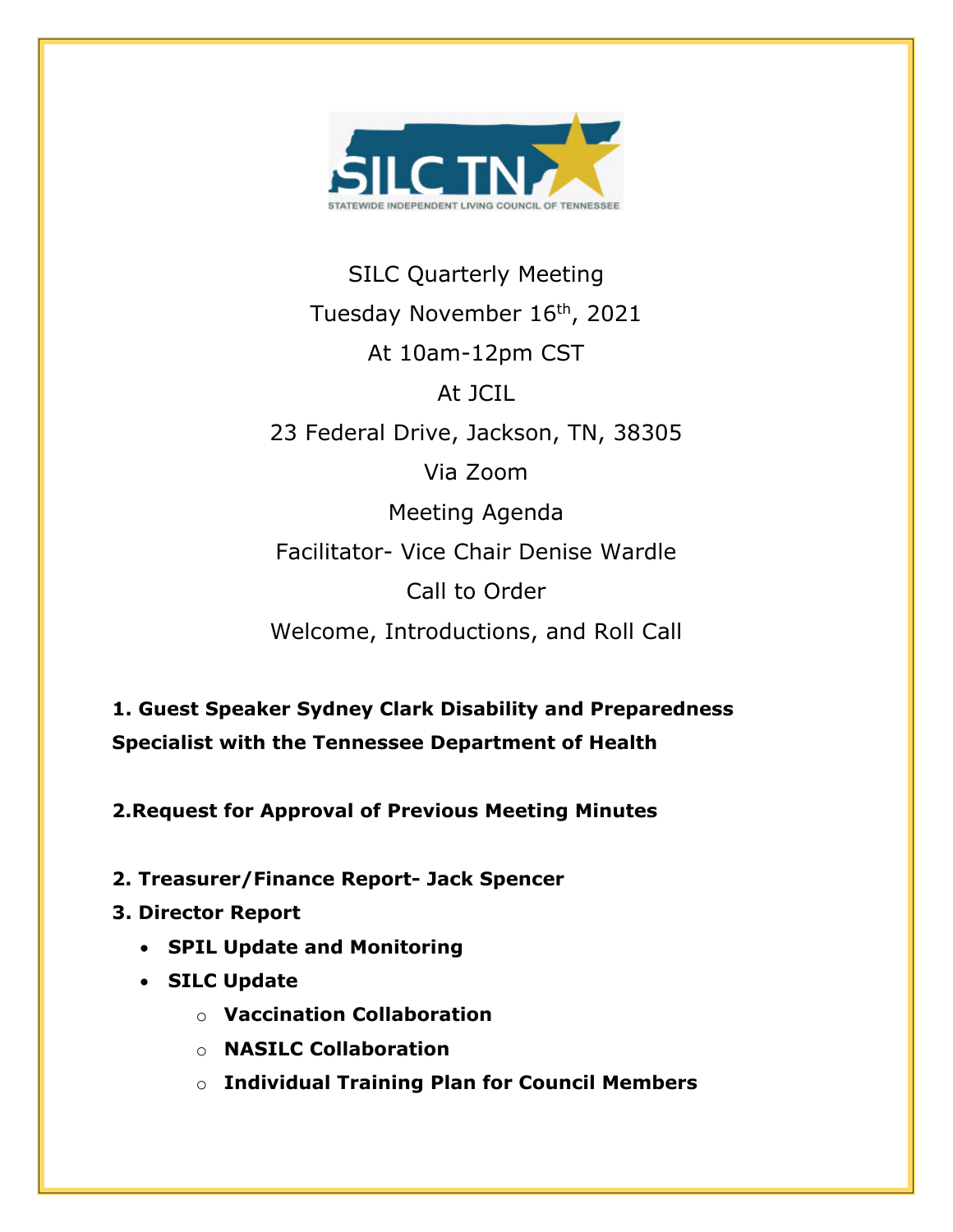# o **Conflict of Interest Forms**

# **4. Old Business**

- **Election for Chair**
- **Election for Vice Chair**
- **Election for Treasurer**
- **Election for Secretary**
- **Meeting Dates for upcoming year**
	- o **November 16th, 2021**
	- o **February 17th, 2022**
	- o **May 19th, 2022**
	- o **August 18th, 2022**

## **5. New Business**

• **Policy change for Council Training Discussion**

# **6. Center Director Reports**

- **disABILITY Resource Center**
- **Empower Tennessee**
- **TARP Center for Independent Living**
- **Jackson Center for Independent Living**
- **Memphis Center for Independent Living**
- **TRAC Center for Independent Living**

# **7. DSE Membership Report- Cindy Miles**

**8. Public Announcements**

**Please limit comments to 3-5 minutes.**

**9. Adjournment**